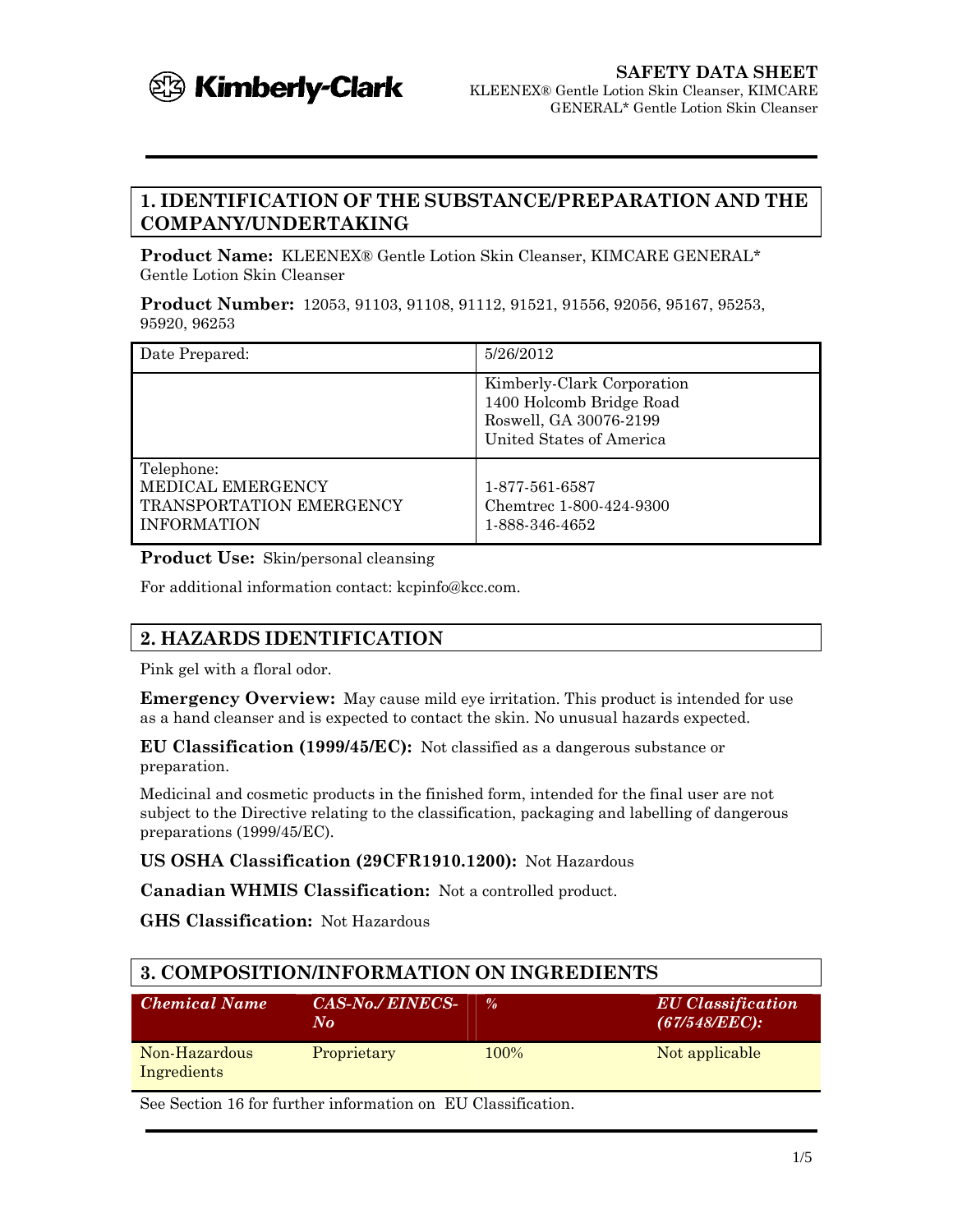

## **4. FIRST AID MEASURES**

**Inhalation:** Move to fresh air. Seek medical advice if cough, shortness of breath or other respiratory problems occur.

**Skin contact:** Wash off excess with water. This product is intended for use on the skin. Seek medical advice if redness, swelling, itching or burning occurs.

**Eye contact:** Rinse immediately with plenty of water, also under the eyelids. Obtain medical attention if irritation persists.

**Ingestion:** Call a physician or Poison Control Centre immediately. Do not induce vomiting. Drink 1 or 2 glasses of water. Never give anything by mouth to an unconscious person.

## **5. FIRE-FIGHTING MEASURES**

**Flashpoint:** Not applicable

**Flammable Limits in Air % by Volume:**

**LEL (Lower):** Not applicable

**UEL (Upper):** Not applicable

**Suitable Extinguishing Media:** Water, water fog, foam, carbon dioxide, dry chemical.

**Special Fire Fighting Procedures:** Not required.

**Unusual Fire and Explosion Hazards:** None.

**Hazardous Combustion Products:** Carbon monoxide, carbon dioxide.

### **6. ACCIDENTAL RELEASE MEASURES**

Clean up excess material and place in container for reclaim, recycle or disposal. Comply with all federal, state and local regulations.

### **7. HANDLING AND STORAGE**

Avoid contact with eyes. Avoid sparks, flame and excessive heat.

Recommended storage temperature 40-100ºF (5-37ºC).

## **8. EXPOSURE CONTROLS / PERSONAL PROTECTION**

#### **Exposure limit(s)**

| Chemical Name             | Exposure $limit(s)$ |
|---------------------------|---------------------|
| Non-Hazardous Ingredients | None established    |

**Ventilation:** No special ventilation normally required.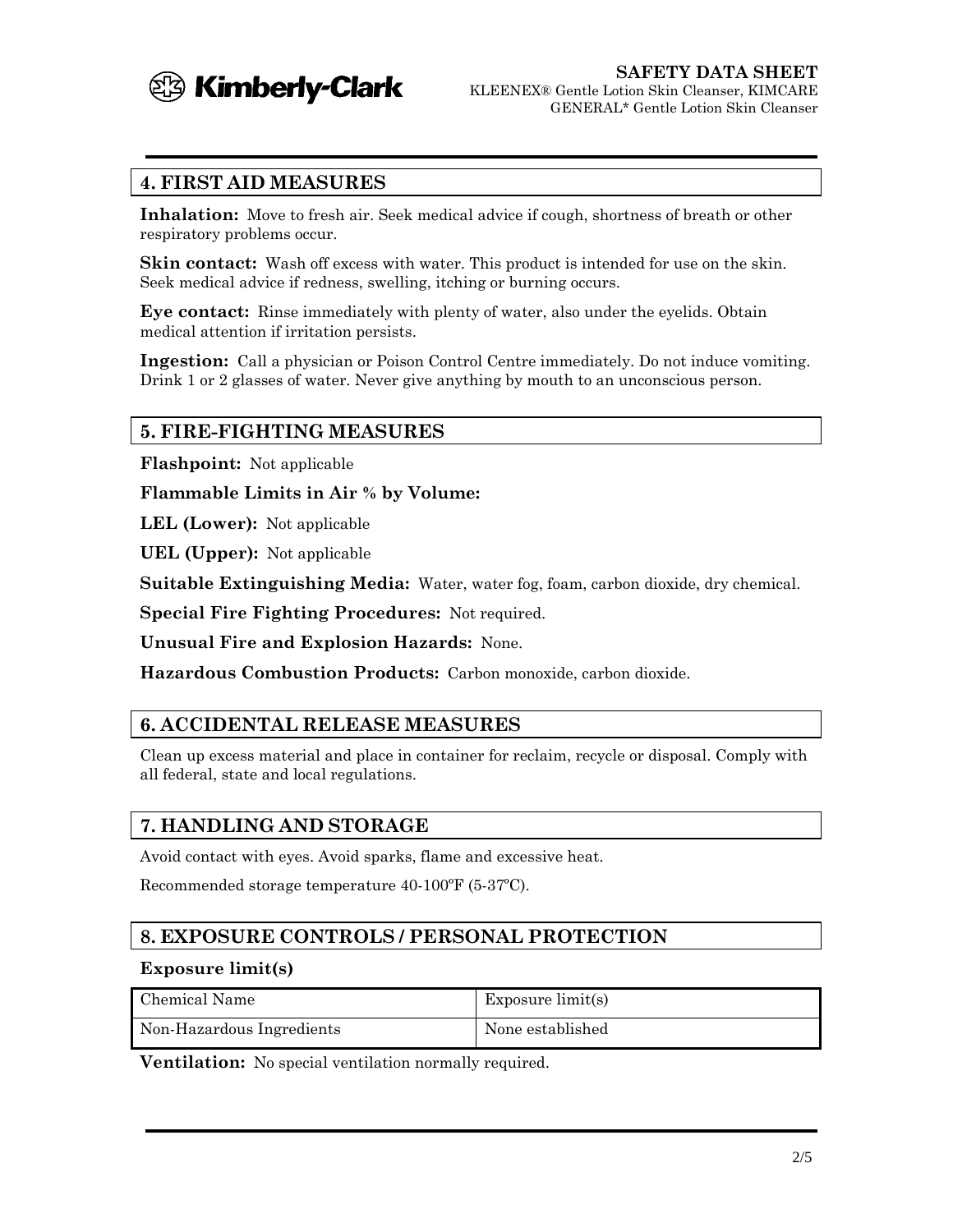

**Respiratory Protection:** No personal respiratory protective equipment normally required.

**Protective Gloves:** Not required. This product is intended to come in contact with the skin.

**Eye Protection:** None required for normal use.

For bulk processing, regular hand washing along with general body-covering clothing, safety goggles and gloves are recommended as good industrial hygiene practice.

| <b>9. PHYSICAL AND CHEMICAL PROPERTIES</b>       |                              |  |
|--------------------------------------------------|------------------------------|--|
| Appearance and Odor                              | Pink gel with a floral odor. |  |
| Boiling point/range                              | $>212$ °F (>100°C)           |  |
| Melting point/range                              | Not available                |  |
| Specific Gravity (water=1)                       | 1.010-1.020                  |  |
| Vapor pressure                                   | $\leq 18$ mmHg               |  |
| Vapor density (air=1)                            | Not available                |  |
| Solubility                                       | Complete                     |  |
| pH                                               | 5.5                          |  |
| Partition coefficient (n-octanol/water):         | Not available                |  |
| Evaporation Rate (Butyl acetate=1)               | Not available                |  |
| Percent Volatile by Volume (%)                   | $>90\%$                      |  |
| Volatile Organic Carbon Compounds (VOC)<br>(g/L) | Not available                |  |

### **10. STABILITY AND REACTIVITY**

**Stability:** Stable

**Conditions to Avoid:** None currently known.

**Materials to avoid:** Strong oxidizing agents.

**Hazardous Decomposition Products:** Carbon monoxide, carbon dioxide.

**Hazardous Polymerization:** Does not occur.

## **11. TOXICOLOGICAL INFORMATION**

**Symptoms/Effects of Overexposure:**

**Inhalation:** None expected.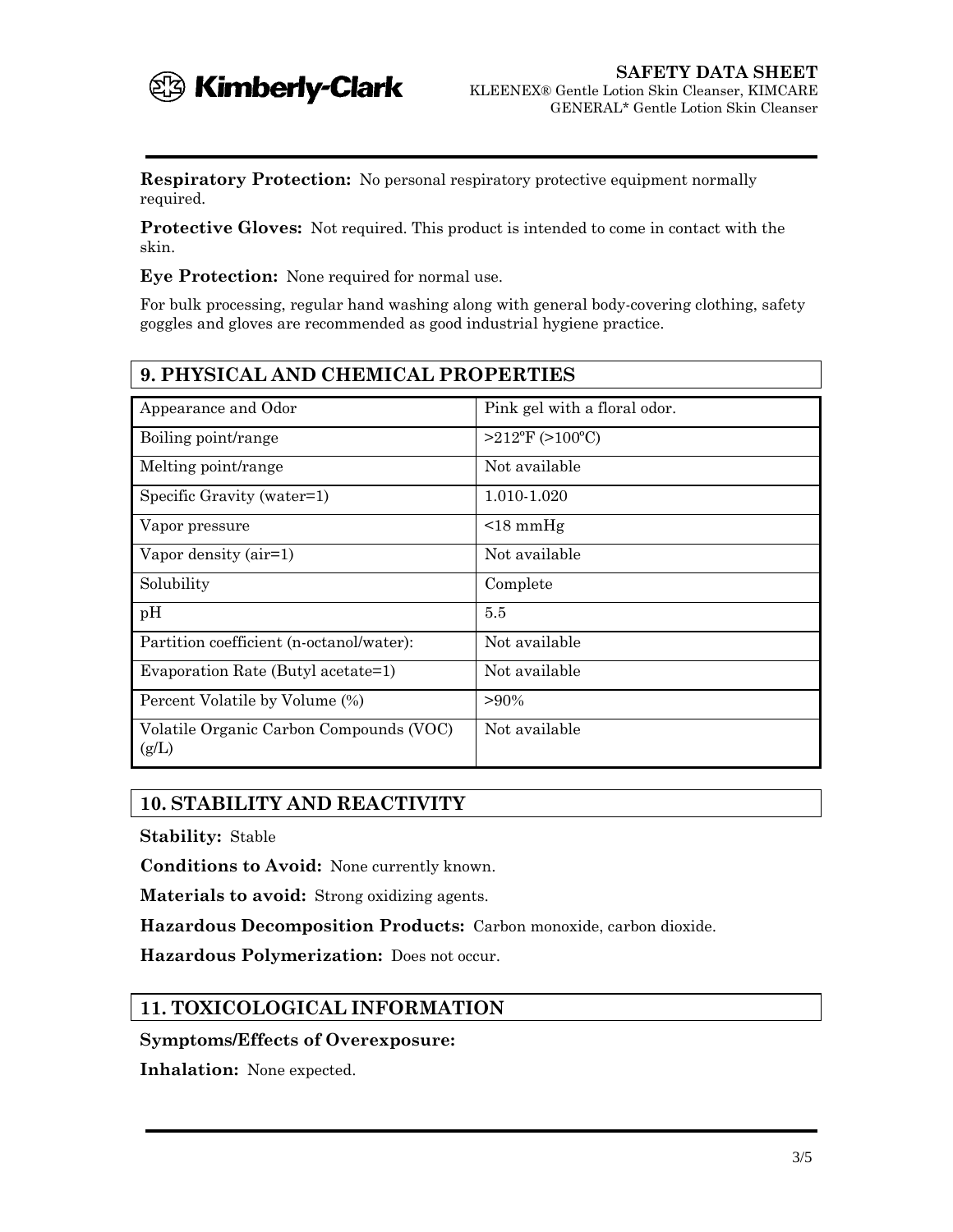

**Skin contact:** Prolonged skin contact may cause mild irritation in sensitive individuals. Patch testing does not indicate a potential for dermal irritation in humans. Not expected to be a sensitizer.

**Eye contact:** May cause mild irritation.

**Ingestion:** Not intended for ingestion, however, no unusual hazards expected.

**Chronic toxicity:** None currently known.

**Medical Conditions Aggravated by Exposure:** None currently known.

**Carcinogenicity Data:** None of the components of this product is listed as a carcinogen by IARC, NTP, US OSHA or the EU CLP Annex VI.

**Reproductive Toxicity:** None currently known.

**Acute Toxicity Values:** Product: Oral LD50 (rat) >5 g/kg

## **12. ECOLOGICAL INFORMATION**

No data is currently available.

## **13. DISPOSAL CONSIDERATIONS**

Dispose in accordance with all state, local and federal regulations.

### **14. TRANSPORT INFORMATION**

**US DOT Shipping Description:** Not regulated

**IATA Shipping Description (Air):** Not regulated

**IMDG Shipping Description (Vessel):** Not regulated

### **15. REGULATORY INFORMATION**

#### **US Regulations**

**EPA Toxic Substances Control Act (TSCA):** All of the components of this product are listed on the TSCA Inventory or exempted from TSCA.

**SARA 302 Listed Chemicals:** None.

**SARA 311/312 Hazard Categories:** Not applicable

**SARA 313 This Product Contains the Following Chemicals Subject to Annual Release Reporting Requirements Under the SARA Section 313 (40 CFR 372):** None.

**California Proposition 65:** This product does not contain chemicals listed per the Safe Drinking Water and Toxic Enforcement Act of 1986.

#### **International Regulations**